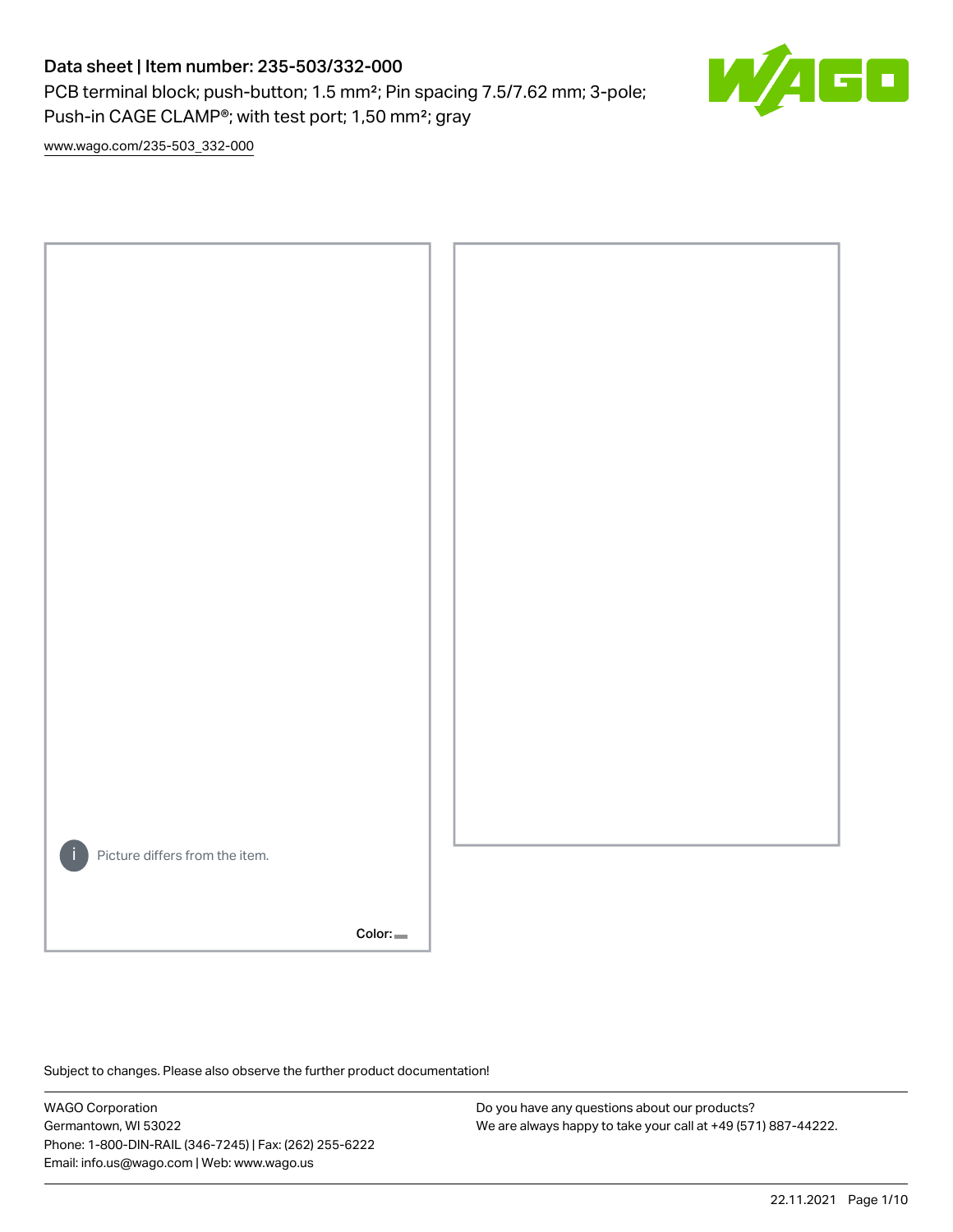

Dimensions in mm

 $L =$  (pole no. x pin spacing) + 1.5 mm

#### Item description

- **PCB terminal strips with push-buttons**
- **Push-in terminations of solid and ferruled conductors**
- $\blacksquare$ Convenient termination/removal of fine-stranded conductors via push-buttons
- Set to metric or inch pin spacing by compressing terminal strips or pulling them apart

Subject to changes. Please also observe the further product documentation!

WAGO Corporation Germantown, WI 53022 Phone: 1-800-DIN-RAIL (346-7245) | Fax: (262) 255-6222 Email: info.us@wago.com | Web: www.wago.us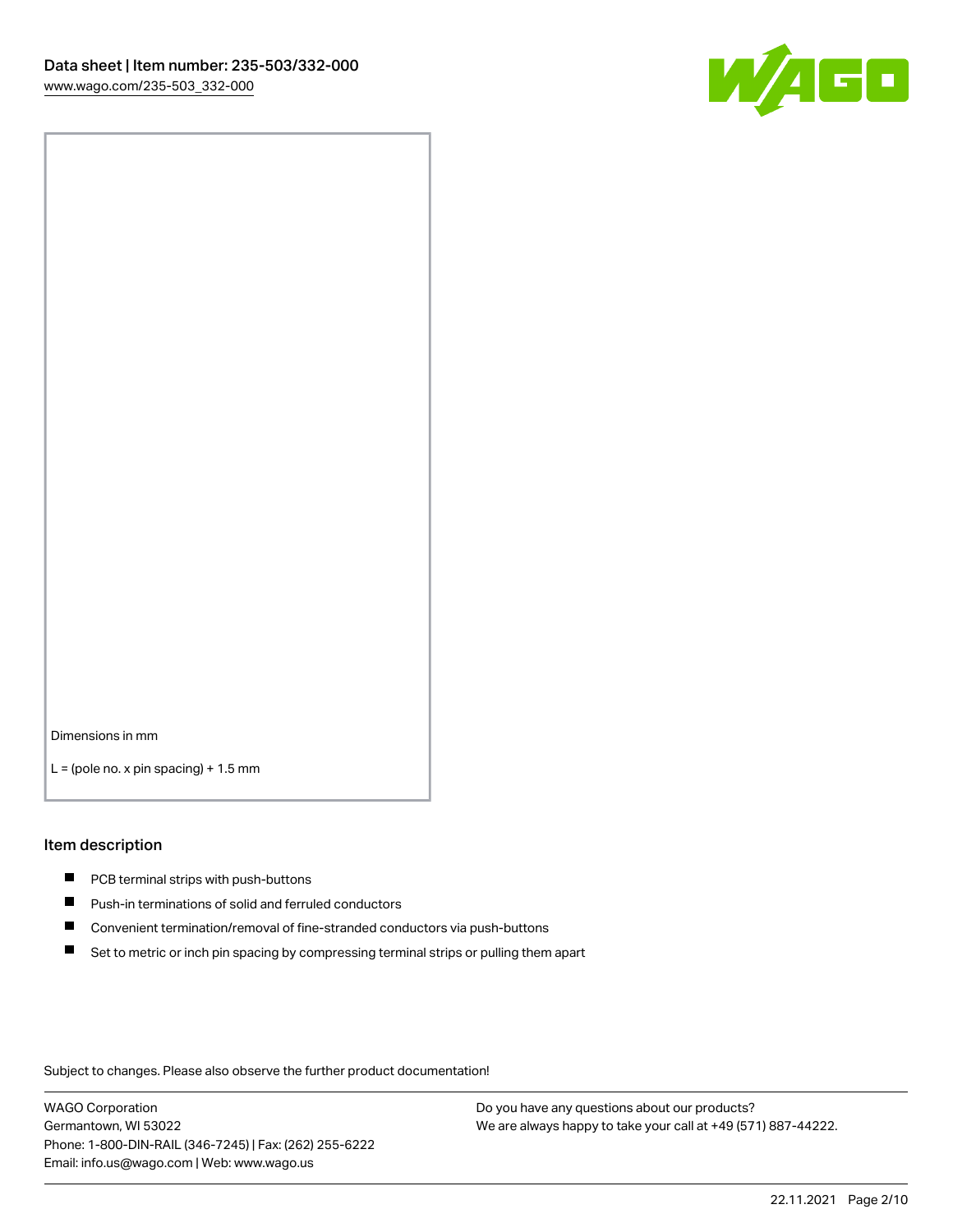

# Data

# Notes

| Variants: | Other pole numbers<br>Other colors |
|-----------|------------------------------------|
|           | Mixed-color PCB connector strips   |
|           | Direct marking                     |
|           | Versions for Exi                   |
|           |                                    |

## Electrical data

### IEC Approvals

| Ratings per                 | IEC/EN 60664-1                                            |
|-----------------------------|-----------------------------------------------------------|
| Rated voltage (III / 3)     | 400 V                                                     |
| Rated surge voltage (III/3) | 6 <sub>k</sub> V                                          |
| Rated voltage (III/2)       | 630 V                                                     |
| Rated surge voltage (III/2) | 6 <sub>kV</sub>                                           |
| Nominal voltage (II/2)      | 1000V                                                     |
| Rated surge voltage (II/2)  | 6 <sub>kV</sub>                                           |
| Rated current               | 17.5A                                                     |
| Legend (ratings)            | (III / 2) ≙ Overvoltage category III / Pollution degree 2 |

# UL Approvals

| Approvals per                  | UL 1059 |
|--------------------------------|---------|
| Rated voltage UL (Use Group B) | 300 V   |
| Rated current UL (Use Group B) | 10 A    |
| Rated voltage UL (Use Group D) | 300 V   |
| Rated current UL (Use Group D) | 10 A    |

## CSA Approvals

| Approvals per                   | CSA   |
|---------------------------------|-------|
| Rated voltage CSA (Use Group B) | 300 V |
| Rated current CSA (Use Group B) | 15 A  |

## Connection data

| Total number of connection points |  |  |
|-----------------------------------|--|--|
|-----------------------------------|--|--|

Subject to changes. Please also observe the further product documentation!

| <b>WAGO Corporation</b>                                | Do you have any questions about our products?                 |
|--------------------------------------------------------|---------------------------------------------------------------|
| Germantown, WI 53022                                   | We are always happy to take your call at +49 (571) 887-44222. |
| Phone: 1-800-DIN-RAIL (346-7245)   Fax: (262) 255-6222 |                                                               |
| Email: info.us@wago.com   Web: www.wago.us             |                                                               |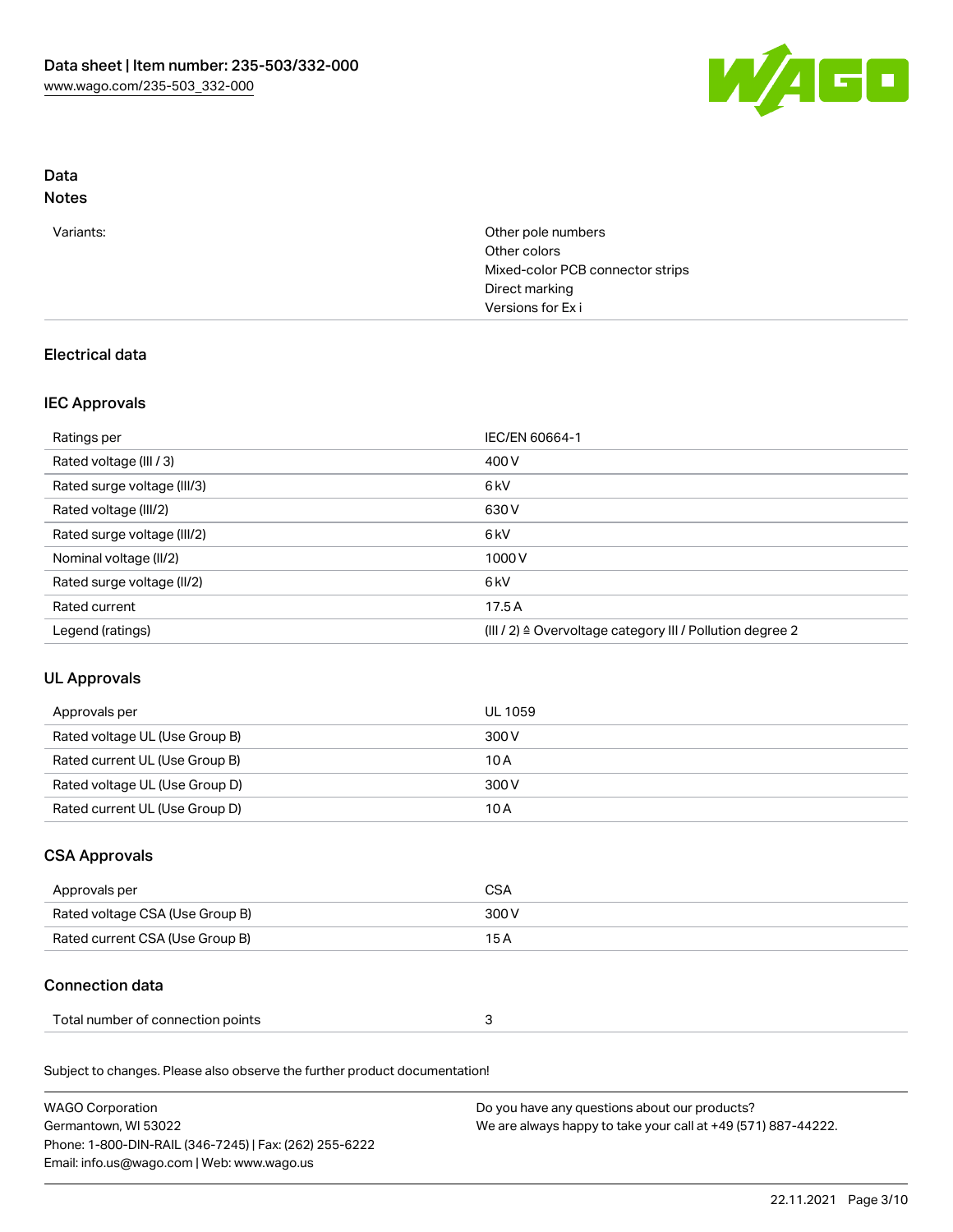[www.wago.com/235-503\\_332-000](http://www.wago.com/235-503_332-000)



| Total number of potentials |  |
|----------------------------|--|
| Number of connection types |  |
| Number of levels           |  |

#### Connection 1

Connection technology **Push-in CAGE CLAMP<sup>®</sup>** 

|                                                   | PUSH-III CAUL CLAMP                    |
|---------------------------------------------------|----------------------------------------|
| Actuation type                                    | Push-button                            |
| Solid conductor                                   | $0.21.5$ mm <sup>2</sup> / 20  14 AWG  |
| Fine-stranded conductor                           | $0.751.5$ mm <sup>2</sup> / 20  14 AWG |
| Fine-stranded conductor; with insulated ferrule   | $0.251$ mm <sup>2</sup>                |
| Fine-stranded conductor; with uninsulated ferrule | $0.251$ mm <sup>2</sup>                |
| Strip length                                      | $910$ mm / 0.35  0.39 inch             |
| Conductor connection direction to PCB             | 0°                                     |
| Number of poles                                   | 3                                      |

### Physical data

| Pin spacing                          | 7.5/7.62 mm / 0.295/0.3 inch |
|--------------------------------------|------------------------------|
| Width                                | 24 mm / 0.945 inch           |
| Height                               | 19.1 mm / 0.752 inch         |
| Height from the surface              | 15.5 mm / 0.61 inch          |
| Depth                                | 12.5 mm / 0.492 inch         |
| Solder pin length                    | 3.6 <sub>mm</sub>            |
| Solder pin dimensions                | $0.4 \times 0.8$ mm          |
| Drilled hole diameter with tolerance | $1^{(+0.1)}$ mm              |

#### PCB contact

| PCB Contact                         | THT                                      |
|-------------------------------------|------------------------------------------|
| Solder pin arrangement              | over the entire terminal strip (in-line) |
| Number of solder pins per potential |                                          |

#### Material data

| Color                       | gray                              |
|-----------------------------|-----------------------------------|
| Material group              |                                   |
| Insulation material         | Polyamide (PA66)                  |
| Flammability class per UL94 | VO                                |
| Clamping spring material    | Chrome nickel spring steel (CrNi) |

Subject to changes. Please also observe the further product documentation!

| <b>WAGO Corporation</b>                                | Do you have any questions about our products?                 |
|--------------------------------------------------------|---------------------------------------------------------------|
| Germantown, WI 53022                                   | We are always happy to take your call at +49 (571) 887-44222. |
| Phone: 1-800-DIN-RAIL (346-7245)   Fax: (262) 255-6222 |                                                               |
| Email: info.us@wago.com   Web: www.wago.us             |                                                               |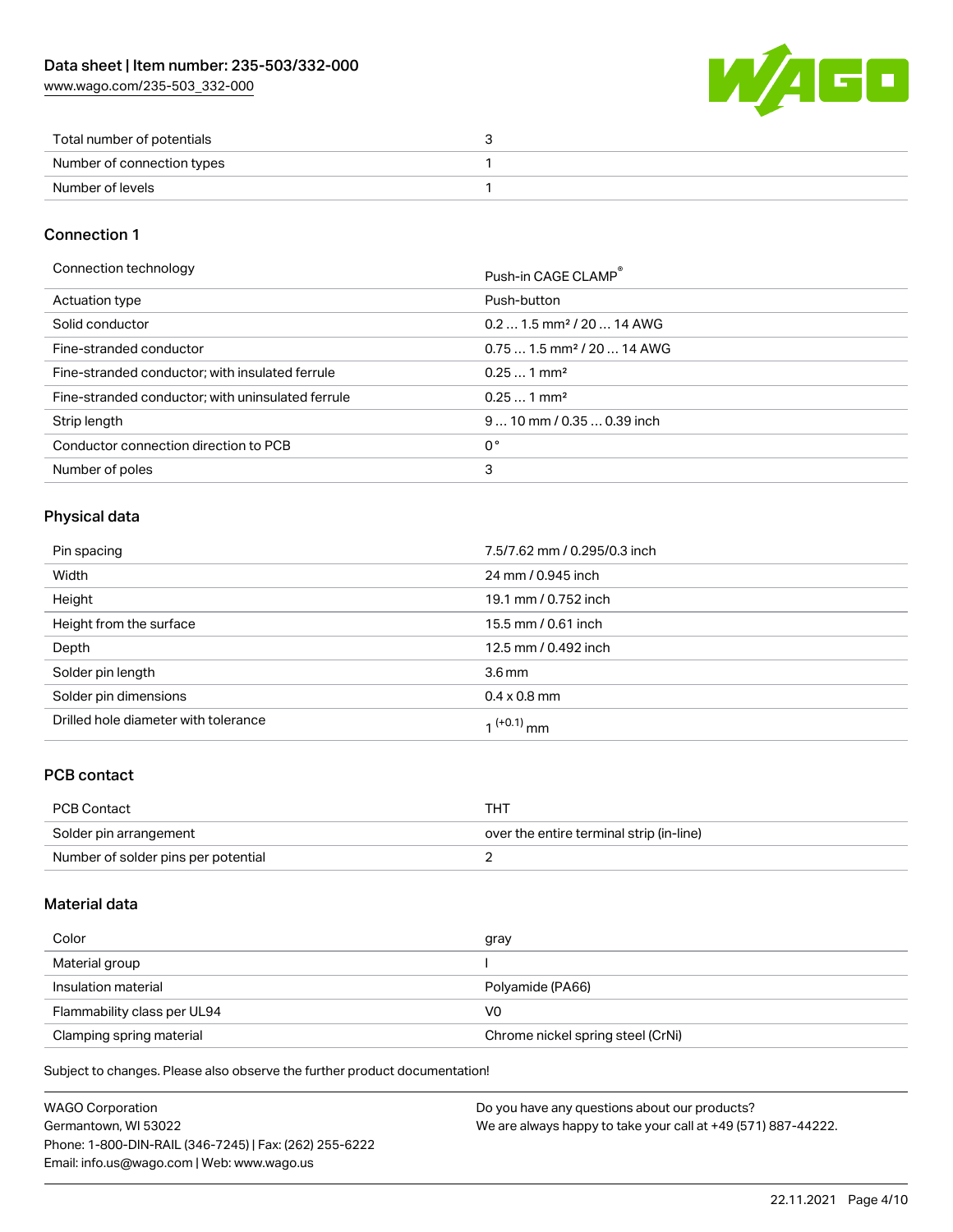[www.wago.com/235-503\\_332-000](http://www.wago.com/235-503_332-000)



| Contact material | Electrolytic copper (E <sub>Cu</sub> ) |
|------------------|----------------------------------------|
| Contact plating  | tin-plated                             |
| Fire load        | 0.058 MJ                               |
| Weight           | 2.8g                                   |
|                  |                                        |

## Environmental requirements

| .<br>Limit temperature range | $.$ +105 $^{\circ}$ $\cdot$<br>-60 |  |
|------------------------------|------------------------------------|--|
|------------------------------|------------------------------------|--|

#### Commercial data

| <b>Product Group</b>  | 4 (Printed Circuit) |
|-----------------------|---------------------|
| PU (SPU)              | 200 (50) Stück      |
| Packaging type        | box                 |
| Country of origin     | CН                  |
| <b>GTIN</b>           | 4044918830683       |
| Customs tariff number | 85369010000         |

## Approvals / Certificates

#### UL-Approvals

|        |                               |                                 | Certificate |
|--------|-------------------------------|---------------------------------|-------------|
| Logo   | Approval                      | <b>Additional Approval Text</b> | name        |
|        | UL                            | $\overline{\phantom{a}}$        | E45172      |
| $\Box$ | UL International Germany GmbH |                                 |             |

#### Optional accessories

## Ferrules **Ferrule**  $\tilde{\chi}$ Item no.: 216-101 Ferrule; Sleeve for 0.5 mm² / AWG 22; uninsulated; electro-tin plated; silver-colored [www.wago.com/216-101](http://www.wago.com/216-101)  $\frac{1}{2}$ Item no.: 216-104<br>Ferrule: Sleeve for 1.5 Ferrule; Sleeve for 1.5 mm² / AWG 16; uninsulated; electro-tin plated; silver-colored [www.wago.com/216-104](http://www.wago.com/216-104)

| Ferrule; Sieeve for 1.5 mm- 7 AWG 16; uninsulated; electro-tin plated; silver-colored                                  |                      |
|------------------------------------------------------------------------------------------------------------------------|----------------------|
| Item no.: 216-106<br>Ferrule; Sleeve for 2.5 mm <sup>2</sup> / AWG 14; uninsulated; electro-tin plated; silver-colored | www.wago.com/216-106 |
| Item no.: 216-107<br>Ferrule; Sleeve for 4 mm <sup>2</sup> / AWG 12; uninsulated; electro-tin plated                   | www.wago.com/216-107 |

Subject to changes. Please also observe the further product documentation!

| <b>WAGO Corporation</b>                                | Do you have any questions about our products?                 |
|--------------------------------------------------------|---------------------------------------------------------------|
| Germantown, WI 53022                                   | We are always happy to take your call at +49 (571) 887-44222. |
| Phone: 1-800-DIN-RAIL (346-7245)   Fax: (262) 255-6222 |                                                               |
| Email: info.us@wago.com   Web: www.wago.us             |                                                               |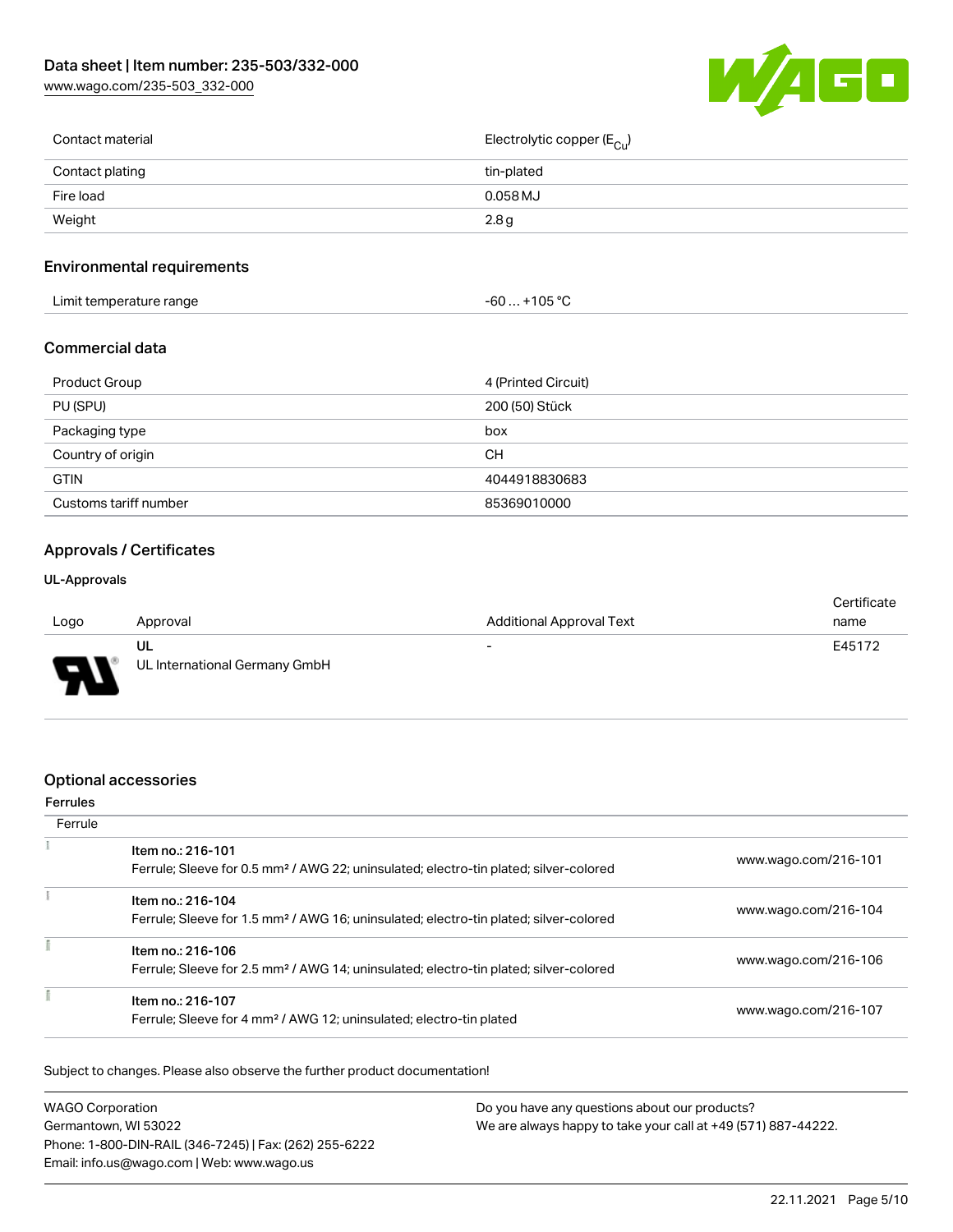[www.wago.com/235-503\\_332-000](http://www.wago.com/235-503_332-000)



| ſ  | Item no.: 216-108<br>Ferrule; Sleeve for 6 mm <sup>2</sup> / AWG 10; uninsulated; electro-tin plated; silver-colored                                                               | www.wago.com/216-108 |
|----|------------------------------------------------------------------------------------------------------------------------------------------------------------------------------------|----------------------|
|    | Item no.: 216-109<br>Ferrule; Sleeve for 10 mm <sup>2</sup> / AWG 8; uninsulated; electro-tin plated                                                                               | www.wago.com/216-109 |
|    | Item no.: 216-102<br>Ferrule; Sleeve for 0.75 mm <sup>2</sup> / AWG 20; uninsulated; electro-tin plated; silver-colored                                                            | www.wago.com/216-102 |
|    | Item no.: 216-103<br>Ferrule; Sleeve for 1 mm <sup>2</sup> / AWG 18; uninsulated; electro-tin plated                                                                               | www.wago.com/216-103 |
| Ω  | Item no.: 216-110<br>Ferrule; Sleeve for 16 mm <sup>2</sup> / AWG 6; uninsulated; electro-tin plated; metallic brown                                                               | www.wago.com/216-110 |
|    | Item no.: 216-123<br>Ferrule; Sleeve for 1 mm <sup>2</sup> / AWG 18; uninsulated; electro-tin plated; silver-colored                                                               | www.wago.com/216-123 |
|    | Item no.: 216-122<br>Ferrule; Sleeve for 0.75 mm <sup>2</sup> / AWG 20; uninsulated; electro-tin plated; silver-colored                                                            | www.wago.com/216-122 |
| I. | Item no.: 216-124<br>Ferrule; Sleeve for 1.5 mm <sup>2</sup> / AWG 16; uninsulated; electro-tin plated                                                                             | www.wago.com/216-124 |
|    | Item no.: 216-142<br>Ferrule; Sleeve for 0.75 mm <sup>2</sup> / 18 AWG; uninsulated; electro-tin plated; electrolytic copper; gastight<br>crimped; acc. to DIN 46228, Part 1/08.92 | www.wago.com/216-142 |
|    | Item no.: 216-132<br>Ferrule; Sleeve for 0.34 mm <sup>2</sup> / AWG 24; uninsulated; electro-tin plated                                                                            | www.wago.com/216-132 |
|    | Item no.: 216-121<br>Ferrule; Sleeve for 0.5 mm <sup>2</sup> / AWG 22; uninsulated; electro-tin plated; silver-colored                                                             | www.wago.com/216-121 |
|    | Item no.: 216-143<br>Ferrule; Sleeve for 1 mm <sup>2</sup> / AWG 18; uninsulated; electro-tin plated; electrolytic copper; gastight<br>crimped; acc. to DIN 46228, Part 1/08.92    | www.wago.com/216-143 |
|    | Item no.: 216-131<br>Ferrule; Sleeve for 0.25 mm <sup>2</sup> / AWG 24; uninsulated; electro-tin plated; silver-colored                                                            | www.wago.com/216-131 |
|    | Item no.: 216-141<br>Ferrule; Sleeve for 0.5 mm <sup>2</sup> / 20 AWG; uninsulated; electro-tin plated; electrolytic copper; gastight<br>crimped; acc. to DIN 46228, Part 1/08.92  | www.wago.com/216-141 |
|    | Item no.: 216-152<br>Ferrule; Sleeve for 0.34 mm <sup>2</sup> / AWG 24; uninsulated; electro-tin plated                                                                            | www.wago.com/216-152 |
|    | Item no.: 216-203<br>Ferrule; Sleeve for 1 mm <sup>2</sup> / AWG 18; insulated; electro-tin plated; red                                                                            | www.wago.com/216-203 |
| Ω  | Item no.: 216-206<br>Ferrule; Sleeve for 2.5 mm <sup>2</sup> / AWG 14; insulated; electro-tin plated; blue                                                                         | www.wago.com/216-206 |
|    | Item no.: 216-207<br>Ferrule; Sleeve for 4 mm <sup>2</sup> / AWG 12; insulated; electro-tin plated; gray                                                                           | www.wago.com/216-207 |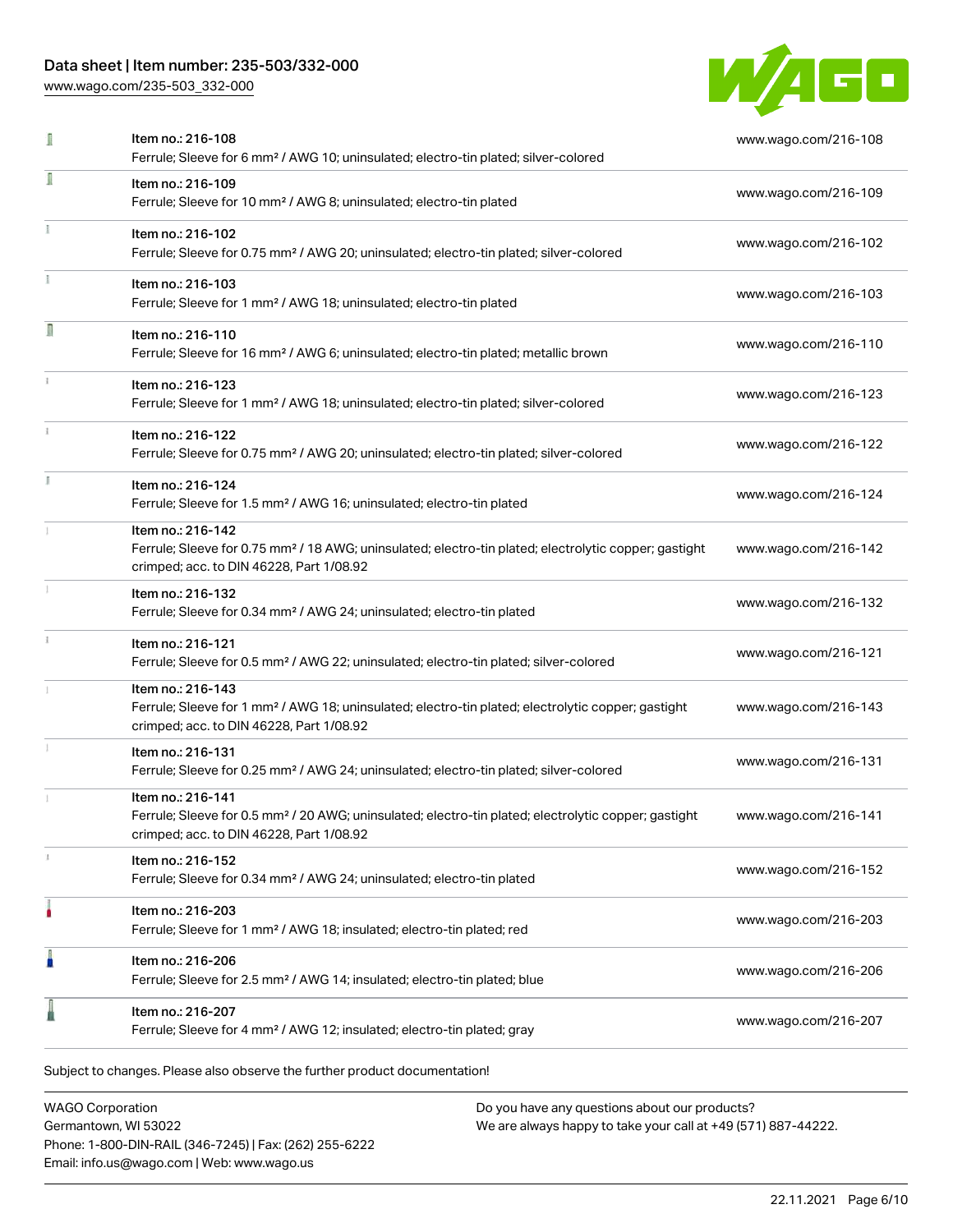[www.wago.com/235-503\\_332-000](http://www.wago.com/235-503_332-000)



| Item no.: 216-202<br>Ferrule; Sleeve for 0.75 mm <sup>2</sup> / 18 AWG; insulated; electro-tin plated; gray                                                                                                | www.wago.com/216-202 |
|------------------------------------------------------------------------------------------------------------------------------------------------------------------------------------------------------------|----------------------|
| Item no.: 216-151<br>Ferrule; Sleeve for 0.25 mm <sup>2</sup> / AWG 24; uninsulated; electro-tin plated                                                                                                    | www.wago.com/216-151 |
| Item no.: 216-204<br>Ferrule; Sleeve for 1.5 mm <sup>2</sup> / AWG 16; insulated; electro-tin plated; black                                                                                                | www.wago.com/216-204 |
| Item no.: 216-209<br>Ferrule; Sleeve for 10 mm <sup>2</sup> / AWG 8; insulated; electro-tin plated; red                                                                                                    | www.wago.com/216-209 |
| Item no.: 216-205<br>Ferrule; Sleeve for 2.08 mm <sup>2</sup> / AWG 14; insulated; electro-tin plated; yellow                                                                                              | www.wago.com/216-205 |
| Item no.: 216-144<br>Ferrule; Sleeve for 1.5 mm <sup>2</sup> / AWG 16; uninsulated; electro-tin plated; electrolytic copper; gastight<br>crimped; acc. to DIN 46228, Part 1/08.92; silver-colored          | www.wago.com/216-144 |
| Item no.: 216-208<br>Ferrule; Sleeve for 6 mm <sup>2</sup> / AWG 10; insulated; electro-tin plated; electrolytic copper; gastight crimped; www.wago.com/216-208<br>acc. to DIN 46228, Part 4/09.90; yellow |                      |
| Item no.: 216-201<br>Ferrule; Sleeve for 0.5 mm <sup>2</sup> / 20 AWG; insulated; electro-tin plated; white                                                                                                | www.wago.com/216-201 |
| Item no.: 216-223<br>Ferrule; Sleeve for 1 mm <sup>2</sup> / AWG 18; insulated; electro-tin plated; red                                                                                                    | www.wago.com/216-223 |
| Item no.: 216-210<br>Ferrule; Sleeve for 16 mm <sup>2</sup> / AWG 6; insulated; electro-tin plated; electrolytic copper; gastight crimped; www.wago.com/216-210<br>acc. to DIN 46228, Part 4/09.90; blue   |                      |
| Item no.: 216-241<br>Ferrule; Sleeve for 0.5 mm <sup>2</sup> / 20 AWG; insulated; electro-tin plated; electrolytic copper; gastight<br>crimped; acc. to DIN 46228, Part 4/09.90; white                     | www.wago.com/216-241 |
| Item no.: 216-242<br>Ferrule; Sleeve for 0.75 mm <sup>2</sup> / 18 AWG; insulated; electro-tin plated; electrolytic copper; gastight<br>crimped; acc. to DIN 46228, Part 4/09.90; gray                     | www.wago.com/216-242 |
| Item no.: 216-222<br>Ferrule; Sleeve for 0.75 mm <sup>2</sup> / 18 AWG; insulated; electro-tin plated; gray                                                                                                | www.wago.com/216-222 |
| Item no.: 216-221<br>Ferrule; Sleeve for 0.5 mm <sup>2</sup> / 20 AWG; insulated; electro-tin plated; white                                                                                                | www.wago.com/216-221 |
| Item no.: 216-224<br>Ferrule; Sleeve for 1.5 mm <sup>2</sup> / AWG 16; insulated; electro-tin plated; black                                                                                                | www.wago.com/216-224 |
| Item no.: 216-243<br>Ferrule; Sleeve for 1 mm <sup>2</sup> / AWG 18; insulated; electro-tin plated; electrolytic copper; gastight crimped; www.wago.com/216-243<br>acc. to DIN 46228, Part 4/09.90; red    |                      |
| Item no.: 216-244<br>Ferrule; Sleeve for 1.5 mm <sup>2</sup> / AWG 16; insulated; electro-tin plated; electrolytic copper; gastight<br>crimped; acc. to DIN 46228, Part 4/09.90; black                     | www.wago.com/216-244 |
|                                                                                                                                                                                                            |                      |

WAGO Corporation Germantown, WI 53022 Phone: 1-800-DIN-RAIL (346-7245) | Fax: (262) 255-6222 Email: info.us@wago.com | Web: www.wago.us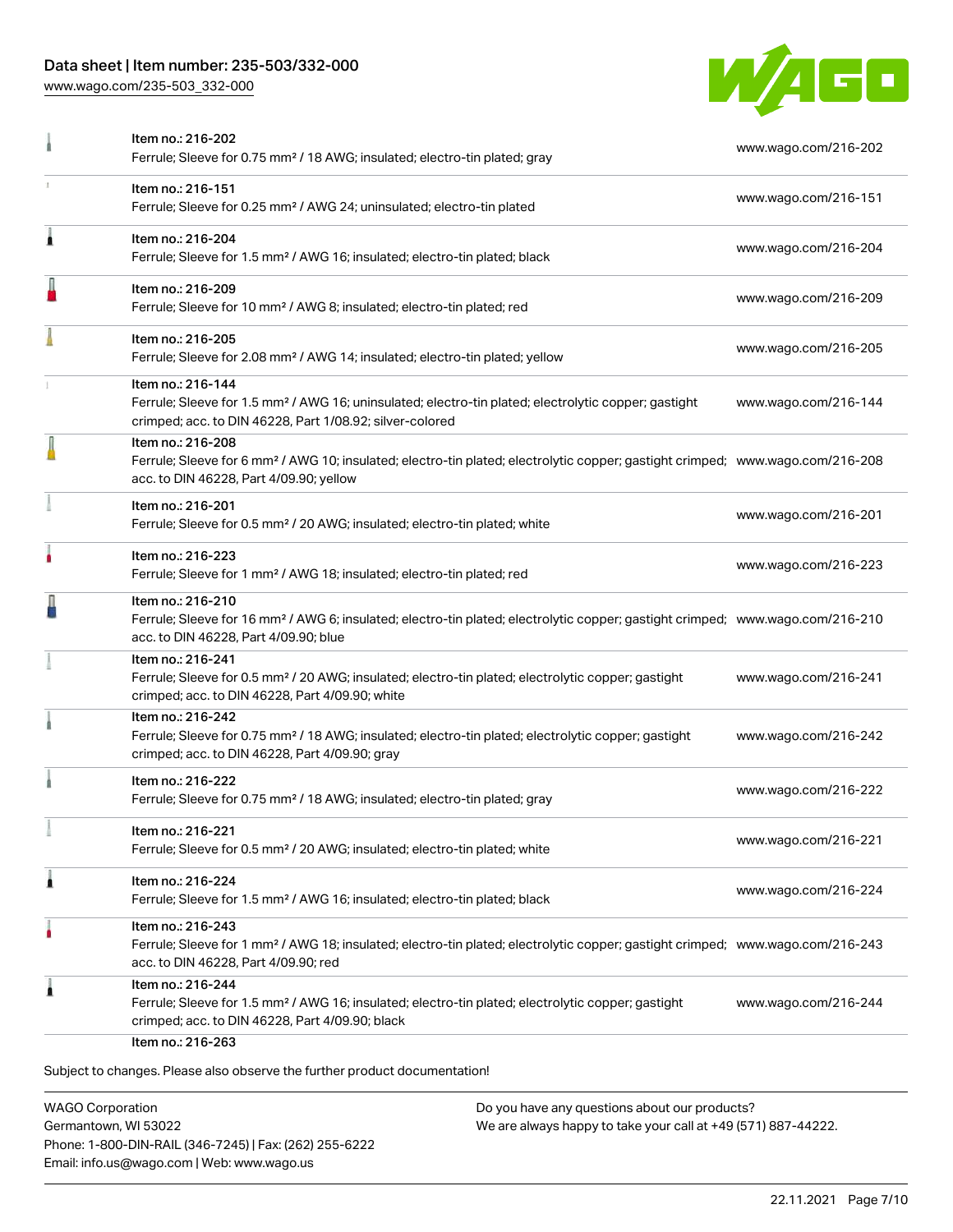[www.wago.com/235-503\\_332-000](http://www.wago.com/235-503_332-000)



|   | Ferrule; Sleeve for 1 mm <sup>2</sup> / AWG 18; insulated; electro-tin plated; electrolytic copper; gastight crimped; www.wago.com/216-263<br>acc. to DIN 46228, Part 4/09.90; red                         |                      |
|---|------------------------------------------------------------------------------------------------------------------------------------------------------------------------------------------------------------|----------------------|
| Å | Item no.: 216-246<br>Ferrule; Sleeve for 2.5 mm <sup>2</sup> / AWG 14; insulated; electro-tin plated; electrolytic copper; gastight<br>crimped; acc. to DIN 46228, Part 4/09.90; blue                      | www.wago.com/216-246 |
| Å | Item no.: 216-266<br>Ferrule; Sleeve for 2.5 mm <sup>2</sup> / AWG 14; insulated; electro-tin plated; electrolytic copper; gastight<br>crimped; acc. to DIN 46228, Part 4/09.90; blue                      | www.wago.com/216-266 |
| Â | Item no.: 216-264<br>Ferrule; Sleeve for 1.5 mm <sup>2</sup> / AWG 16; insulated; electro-tin plated; electrolytic copper; gastight<br>crimped; acc. to DIN 46228, Part 4/09.90; black                     | www.wago.com/216-264 |
| Â | Item no.: 216-284<br>Ferrule; Sleeve for 1.5 mm <sup>2</sup> / AWG 16; insulated; electro-tin plated; electrolytic copper; gastight<br>crimped; acc. to DIN 46228, Part 4/09.90; black                     | www.wago.com/216-284 |
| I | Item no.: 216-286<br>Ferrule; Sleeve for 2.5 mm <sup>2</sup> / AWG 14; insulated; electro-tin plated; electrolytic copper; gastight<br>crimped; acc. to DIN 46228, Part 4/09.90; blue                      | www.wago.com/216-286 |
| I | Item no.: 216-287<br>Ferrule; Sleeve for 4 mm <sup>2</sup> / AWG 12; insulated; electro-tin plated; electrolytic copper; gastight crimped; www.wago.com/216-287<br>acc. to DIN 46228, Part 4/09.90; gray   |                      |
|   | Item no.: 216-262<br>Ferrule; Sleeve for 0.75 mm <sup>2</sup> / 18 AWG; insulated; electro-tin plated; electrolytic copper; gastight<br>crimped; acc. to DIN 46228, Part 4/09.90; gray                     | www.wago.com/216-262 |
|   | Item no.: 216-288<br>Ferrule; Sleeve for 6 mm <sup>2</sup> / AWG 10; insulated; electro-tin plated; electrolytic copper; gastight crimped; www.wago.com/216-288<br>acc. to DIN 46228, Part 4/09.90; yellow |                      |
| ł | Item no.: 216-289<br>Ferrule; Sleeve for 10 mm <sup>2</sup> / AWG 8; insulated; electro-tin plated; electrolytic copper; gastight crimped; www.wago.com/216-289<br>acc. to DIN 46228, Part 4/09.90; red    |                      |
|   | Item no.: 216-301<br>Ferrule; Sleeve for 0.25 mm <sup>2</sup> / AWG 24; insulated; electro-tin plated; yellow                                                                                              | www.wago.com/216-301 |
|   | Item no.: 216-321<br>Ferrule; Sleeve for 0.25 mm <sup>2</sup> / AWG 24; insulated; electro-tin plated; yellow                                                                                              | www.wago.com/216-321 |
|   | Item no.: 216-322<br>Ferrule; Sleeve for 0.34 mm <sup>2</sup> / 22 AWG; insulated; electro-tin plated; green                                                                                               | www.wago.com/216-322 |
| l | Item no.: 216-267<br>Ferrule; Sleeve for 4 mm <sup>2</sup> / AWG 12; insulated; electro-tin plated; electrolytic copper; gastight crimped; www.wago.com/216-267<br>acc. to DIN 46228, Part 4/09.90; gray   |                      |
|   | Item no.: 216-302<br>Ferrule; Sleeve for 0.34 mm <sup>2</sup> / 22 AWG; insulated; electro-tin plated; light turquoise                                                                                     | www.wago.com/216-302 |
|   |                                                                                                                                                                                                            |                      |

Subject to changes. Please also observe the further product documentation!

WAGO Corporation Germantown, WI 53022 Phone: 1-800-DIN-RAIL (346-7245) | Fax: (262) 255-6222 Email: info.us@wago.com | Web: www.wago.us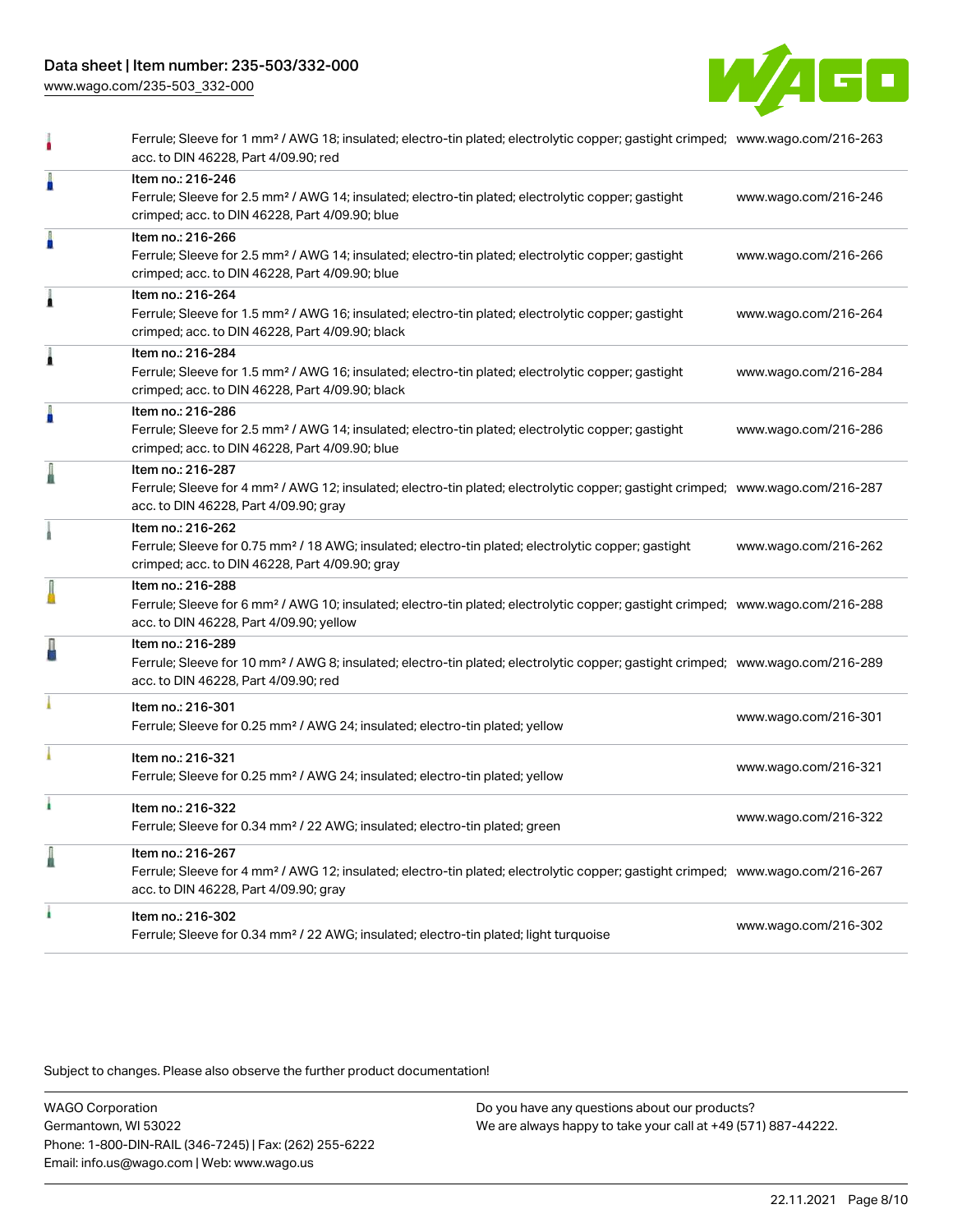

## Downloads **Documentation**

| <b>Additional Information</b> |  |
|-------------------------------|--|
| Technical explanations        |  |

2019 Apr 3 pdf 2.0 MB [Download](https://www.wago.com/global/d/1435602)

### Installation Notes

#### Conductor termination



Inserting/removing fine-stranded conductors via push-button.



Insert/remove fine-stranded conductors with ferrules via push-button.



Insert solid conductors via push-in termination.

## Installation





Combining 1- and 2-conductor terminal blocks with different pin spacing.

#### **Testing**

Subject to changes. Please also observe the further product documentation!

WAGO Corporation Germantown, WI 53022 Phone: 1-800-DIN-RAIL (346-7245) | Fax: (262) 255-6222 Email: info.us@wago.com | Web: www.wago.us